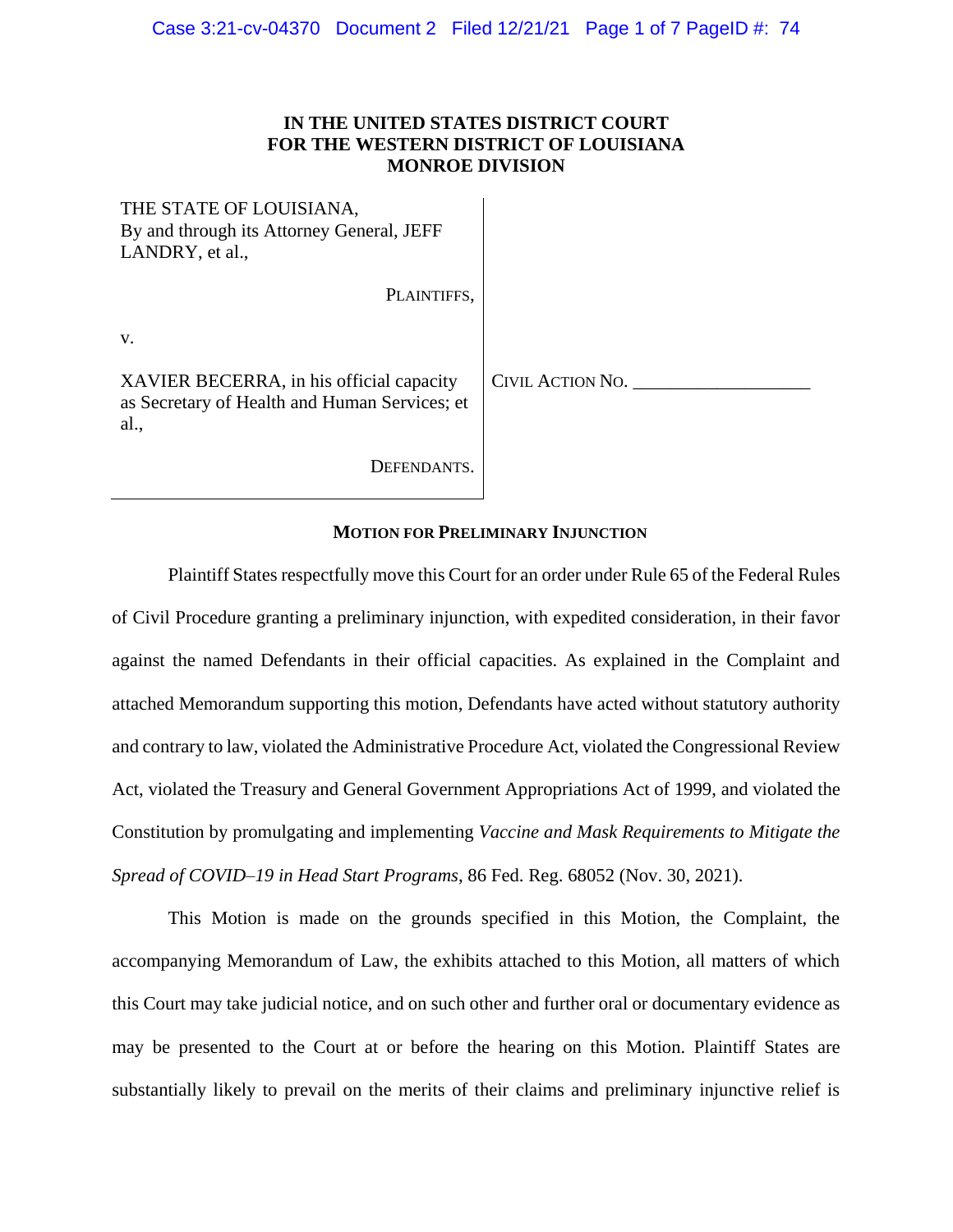# Case 3:21-cv-04370 Document 2 Filed 12/21/21 Page 2 of 7 PageID #: 75

necessary to avoid imminent and substantial injuries to their sovereign, quasi-sovereign, and proprietary interests. And the public interest and balance of harms favor an order compelling Defendants to follow the law.

For these reasons and those explained in the attached Motion, Plaintiff States respectfully request a preliminary injunction restraining Defendants from implementing *Vaccine and Mask Requirements to Mitigate the Spread of COVID–19 in Head Start Programs*, 86 Fed. Reg. 68052 (Nov. 30, 2021).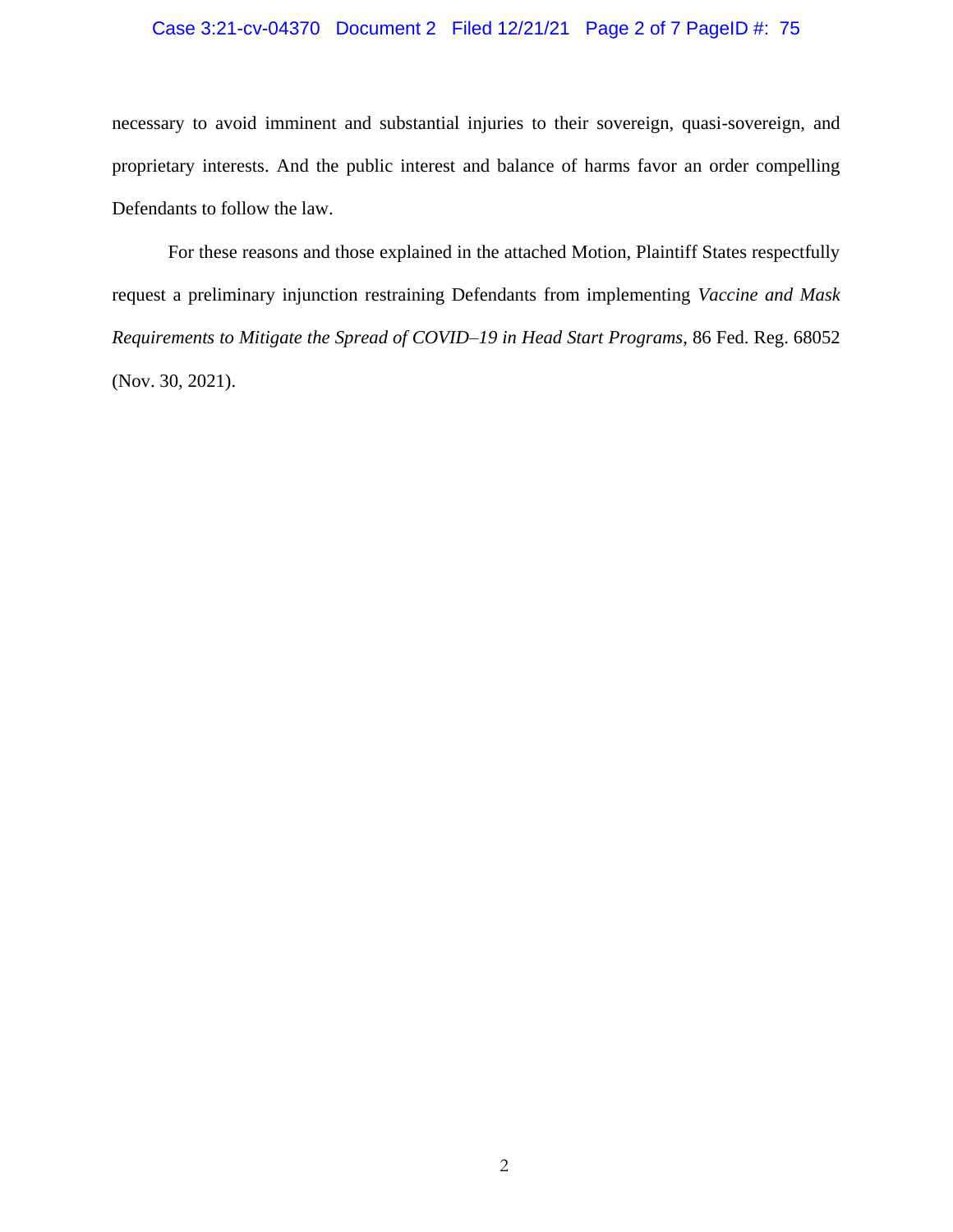Dated: December 21, 2021 Respectfully submitted,

### By:*/s/ Elizabeth B. Murrill*

ELIZABETH B. MURRILL (La #20685) Solicitor General J. SCOTT ST. JOHN (La #36682) Deputy Solicitor General MORGAN BRUNGARD\* JOSIAH KOLLMEYER (La #39026) Assistant Solicitors General LOUISIANA DEPARTMENT OF JUSTICE 1885 N. Third Street Baton Rouge, Louisiana 70804 Tel: (225) 326-6766 murrille@ag.louisiana.gov stjohnj@ag.louisiana.gov brungardm@ag.louisiana.gov kollmeyerj@ag.louisiana.gov

#### *Counsel for the State of Louisiana*

AUSTIN KNUDSEN

Montana Attorney General */s/Kristin Hansen* Kristin Hansen\* *Lieutenant General* David M.S. Dewhirst\* *Solicitor General* 215 North Sanders P.O. Box 201401 Helena, MT 59620-1401 Phone: 406-444-2026 Fax: 406-444-3549 david.dewhirst@mt.gov

## *Counsel for the State of Montana*

DOUGLAS J. PETERSON Nebraska Attorney General */s/ James A. Campbell* James A. Campbell\* *Solicitor General*

#### STEVE MARSHALL

Alabama Attorney General */s/ Edmund G. LaCour Jr.* Edmund G. LaCour Jr.\* *Solicitor General* Office of the Attorney General State of Alabama 501 Washington Avenue P.O. Box 300152 Montgomery, Alabama 36130-0152 Telephone: (334) 242-7300 Fax: (334) 353-8400 Edmund.LaCour@AlabamaAG.gov

*Counsel for the State of Alabama*

TREG R. TAYLOR Attorney General of Alaska */s/ Charles E. Brasington* Charles E. Brasington\* *Assistant Attorney General* State of Alaska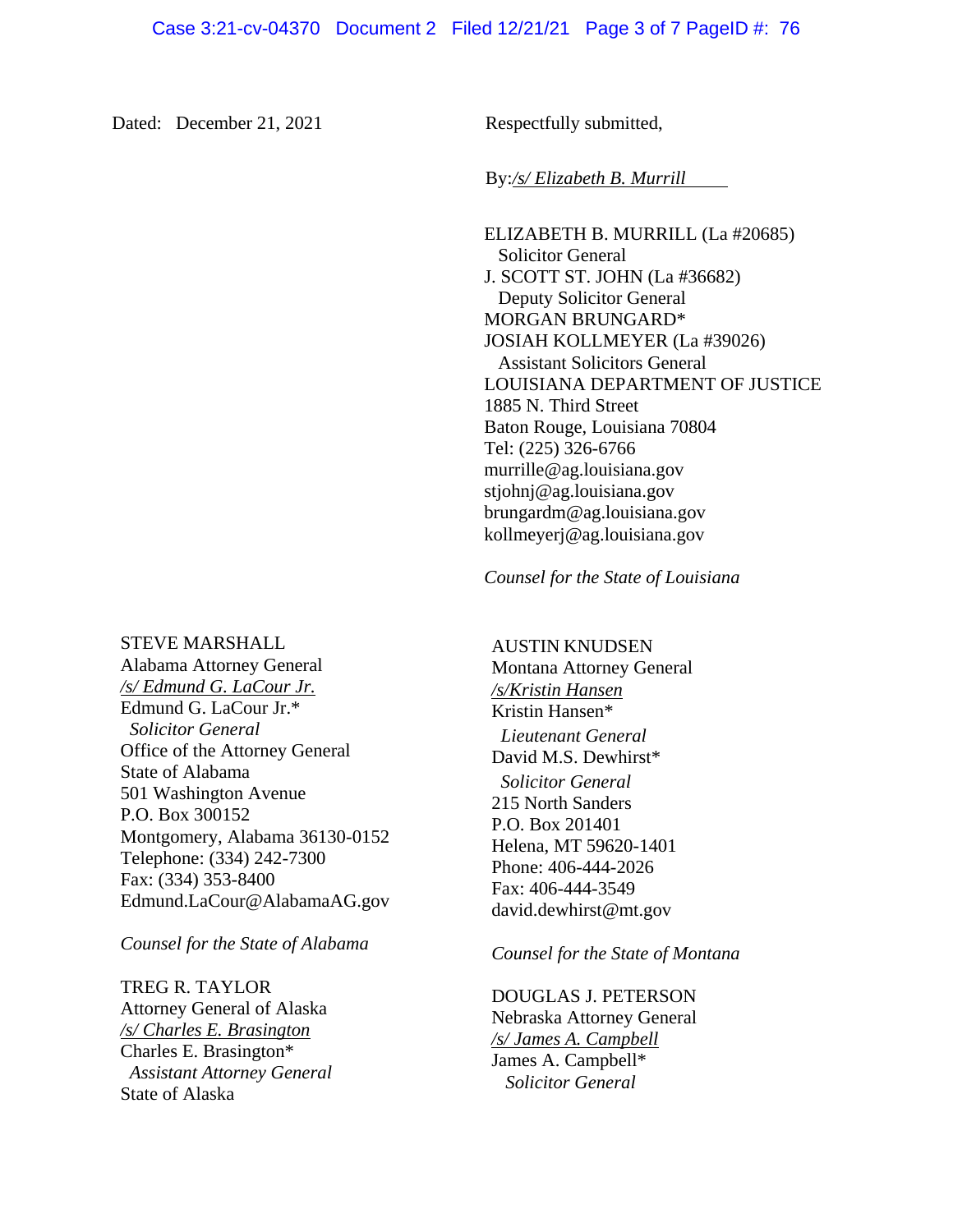### Case 3:21-cv-04370 Document 2 Filed 12/21/21 Page 4 of 7 PageID #: 77

1031 West Fourth Avenue, Suite 200 Anchorage, AK 99501 Phone: (907) 269-6612 charles.brasington@alaska.gov

*Counsel for the State of Alaska*

## MARK BRNOVICH

Arizona Attorney General */s/ Robert J. Makar* Robert J. Makar\*  *Assistant Attorney General* 2005 N. Central Ave. Phoenix, AZ 85004 Tel: (602) 542-4389 Robert.Makar@azag.gov ACL@azag.gov

*Counsel for the State of Arizona*

#### LESLIE RUTLEDGE

Arkansas Attorney General */s/ Dylan L. Jacobs* Dylan L. Jacobs\* *Assistant Solicitor General* Office of the Arkansas Attorney General 323 Center St., Suite 200 Little Rock, AR 72201 (501) 682-2007 Dylan.Jacobs@arkansasag.gov

*Counsel for the State of Arkansas*

ASHLEY MOODY Florida Attorney General */s/ Natalie P. Christmas* Natalie P. Christmas\*  *Assistant Attorney General of Legal Policy* Office of the Attorney General The Capitol, Pl-01 Tallahassee, Florida 32399-1050 (850) 414-3300 (850) 410-2672 (fax) natalie.christmas@myfloridalegal.com

*Counsel for the State of Florida* 

2115 State Capitol Lincoln, NE 68509 Tel: (402) 471-2682 jim.campbell@nebraska.gov

### *Counsel for the State of Nebraska*

WAYNE STENEHJEM North Dakota Attorney General */s/ Matthew Sagsveen\_\_\_* Matthew Sagsveen\*  *Solicitor General* Director of Civil Litigation, Natural Resources, and Indian Affairs Division North Dakota Office of Attorney General 600 E. Boulevard Avenue Dept 125 Bismarck, ND 58505 masagsve@nd.gov

#### *Counsel for the State of North Dakota*

DAVE YOST Ohio Attorney General */s/ Benjamin M. Flowers*  Benjamin M. Flowers\*

 *Solicitor General*  30 E. Broad St., 17<sup>th</sup> Floor Columbus, OH 43215 bflowers@ohioAGO.gov

### *Counsel for the State of Ohio*

JOHN M. O'CONNOR Oklahoma Attorney General */s/ Mithun Mansinghani* Mithun Mansinghani\* *Solicitor General* Oklahoma Office of the Attorney General 313 NE 21st Street Oklahoma City, OK 73105 Tel: (405) 522-4392 Mithun.Mansinghani@oag.ok.gov

*Counsel for the State of Oklahoma*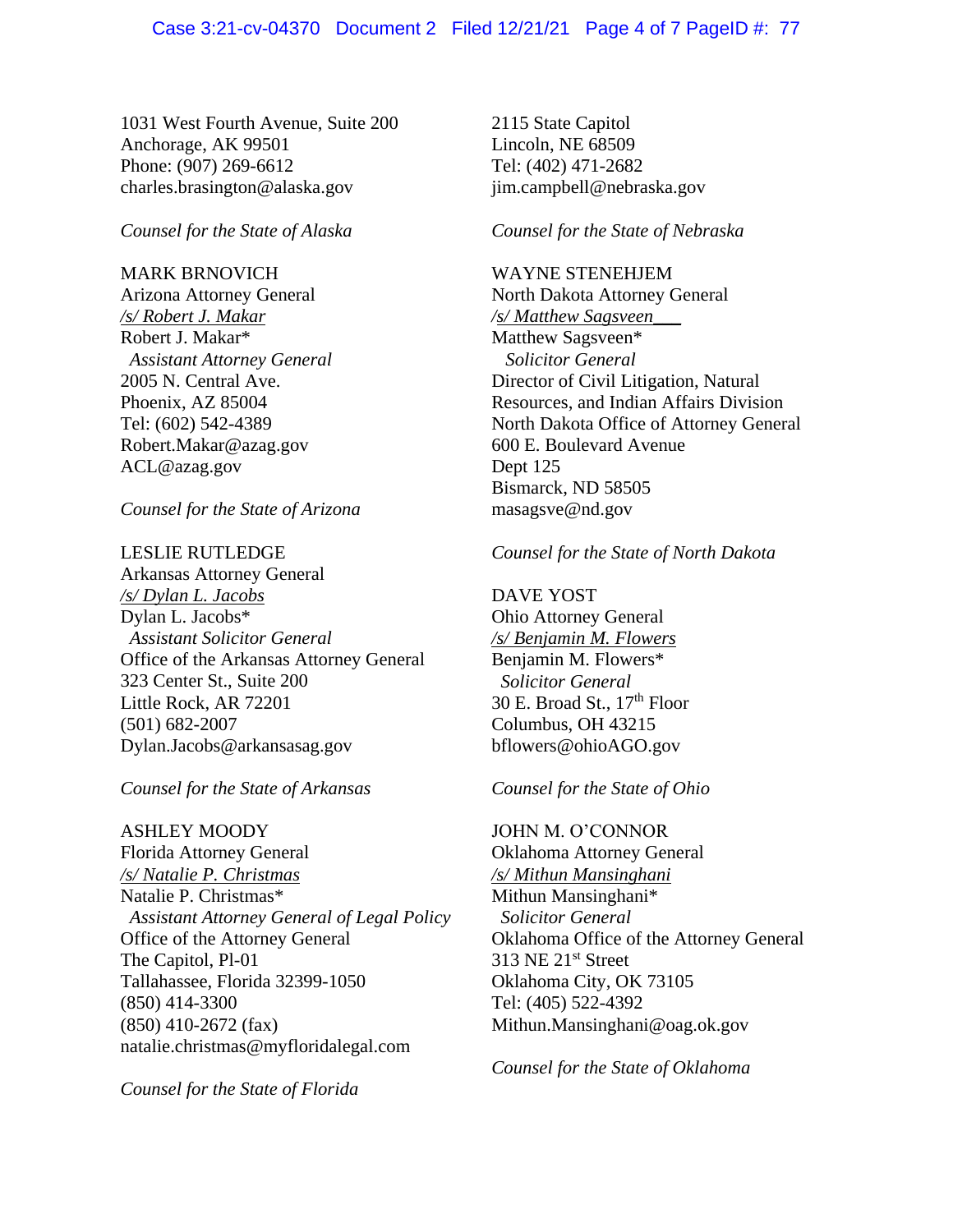# CHRISTOPHER M. CARR

Georgia Attorney General */s/ Stephen J. Petrany* Stephen Petrany\* *Solicitor General* Ross W. Bergethon *Deputy Solicitor General* Office of the Attorney General 40 Capitol Square, S.W. Atlanta, Georgia 30334

# *Counsel for the State of Georgia*

# THEODORE E. ROKITA

Indiana Attorney General */s/Thomas M. Fisher* Thomas M. Fisher\* *Solicitor General* Indiana Government Center South 302 W. Washington St., 5th Floor Indianapolis, IN 46204 Tom.fisher@atg.in.gov

*Counsel for the State of Indiana*

JEFFREY S. THOMPSON Iowa Solicitor General */s/ Samuel P. Langholz*

Samuel P. Langholz\* *Assistant Solicitor General* Office of the Attorney General 1305 E. Walnut Street Des Moines, Iowa 50319 (515) 281-5164 jeffrey.thompson@ag.iowa.gov sam.langholz@ag.iowa.gov

*Counsel for the State of Iowa*

# DEREK SCHMIDT

Kansas Attorney General */s/ Shannon Grammel* Shannon Grammel\*  *Deputy Solicitor General* Office of the Kansas Attorney General 120 SW 10th Avenue, 2nd Floor

ALAN WILSON

South Carolina Attorney General */s/ Thomas T. Hydrick* Thomas T. Hydrick\*  *Assistant Deputy Solicitor General*  Office of the Attorney General Post Office Box 11549 Columbia, SC 29211 (803) 734-4127 thomashydrick@scag.gov

*Counsel for the State of South Carolina* 

# JASON R. RAVNSBORG South Dakota Attorney General */s/David M. McVey* David M. McVey\*  *Assistant Attorney General* 1302 E. Highway 14, Suite 1 Pierre, SD 57501-8501 Phone: (605) 773-3215 david.mcvey@state.sd.us

*Counsel for the State of South Dakota*

HERBERT H. SLATERY III Attorney General and Reporter of Tennessee */s/Andree S. Blumstein* Andree S. Blumstein\* *Solicitor General* P.O. Box 20207 Nashville, Tennessee 37202 (615) 741-3492 Andree.Blumstein@ag.tn.gov

*Counsel for the State of Tennessee* 

SEAN D. REYES Utah Attorney General */s/ Melissa A. Holyoak* Melissa A. Holyoak\*  *Solicitor General* Utah Attorney General's Office 350 N. State Street, Suite 230 P.O. Box 142320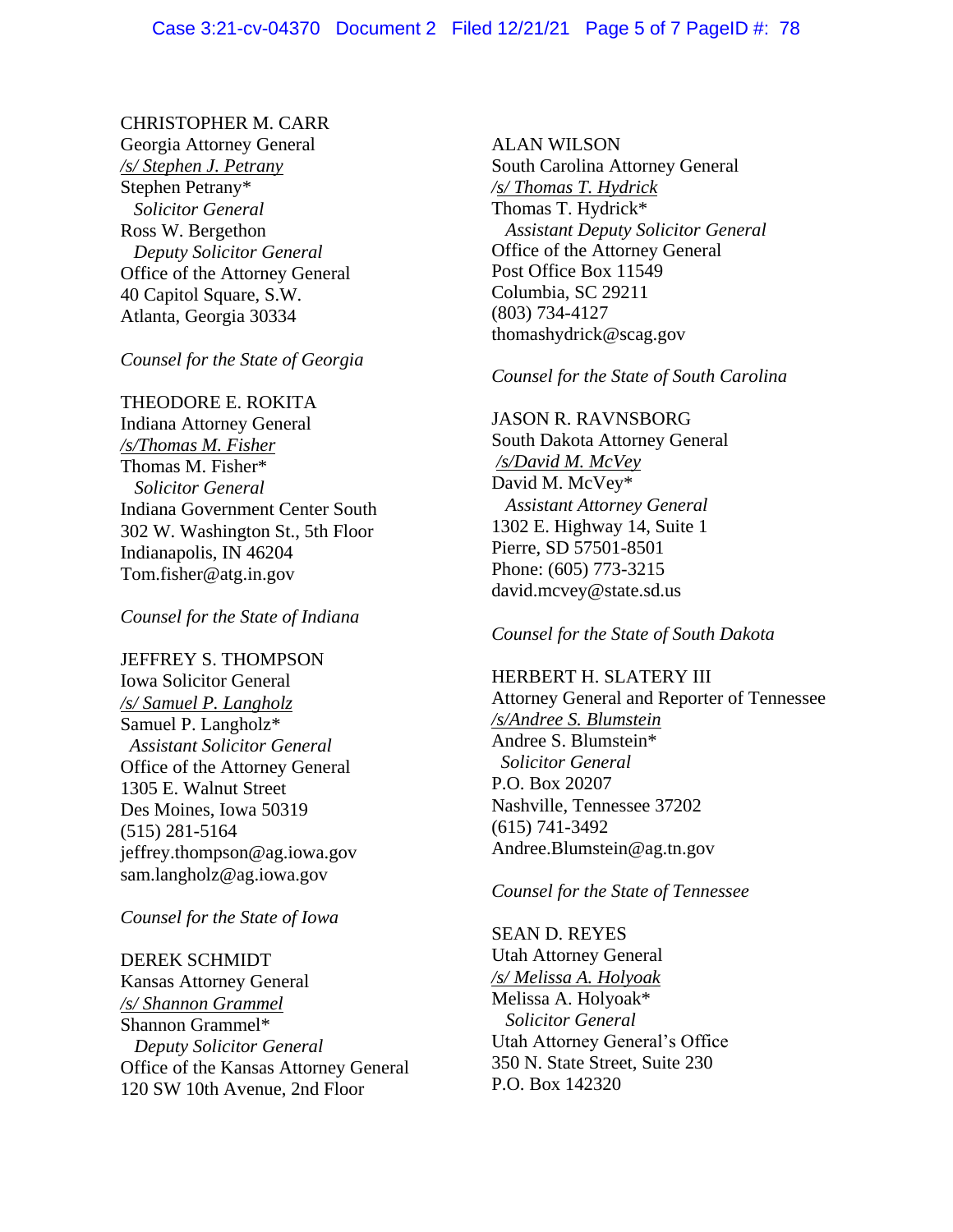Topeka, Kansas 66612 Phone: (785) 296-2215 Email: shannon.grammel@ag.ks.gov

*Counsel for the State of Kansas*

### DANIEL CAMERON

Attorney General */s/ Jeremy J. Sylvester* Jeremy J. Sylvester\*  *Assistant Attorney General* Office of the Attorney General 700 Capital Avenue, Suite 118 Frankfort, Kentucky 40601 Phone: (502) 696-5300 Jeremy.Sylvester@ky.gv

*Counsel for the Commonwealth of Kentucky*

# LYNN FITCH Attorney General of Mississippi */s/Whitney H. Lipscomb* Whitney H. Lipscomb\*  *Deputy Attorney General* John V. Coghlan\*  *Deputy Solicitor General* State of Mississippi Office of the Attorney General 550 High Street Jackson, MS 39201 Tel: (601) 359-3680

*Counsel for the State of Mississippi*

ERIC S. SCHMITT Attorney General of Missouri */s/ D. John Sauer* D. John Sauer\* *Solicitor General* Missouri Attorney General's Office Post Office Box 899 Jefferson City, MO 65102 Tel: (573) 751-8870 Fax: (573) 751-0774 John.Sauer@ago.mo.gov *Counsel for the State of Missouri*

Salt Lake City, UT 84114-2320 385.271.2484 melissaholyoak@agutah.gov

*Counsel for the State of Utah*

BRIDGET HILL Wyoming Attorney General */s/ Ryan Schelhaas* Ryan Schelhaas\* *Chief Deputy Attorney General* Wyoming Attorney General's Office Attorneys for the State of Wyoming 109 State Capitol Cheyenne, WY 82002 Telephone: (307) 777-5786 ryan.schelhaas@wyo.gov

*Counsel for the State of Wyoming*

PATRICK MORRISEY West Virginia Attorney General */s/ Lindsay S. See* Lindsay S. See\*  *Solicitor General* State Capitol, Bldg 1, Room E-26 Charleston, WV 25305 Lindsay.s.see@wvago.gov

*Counsel for the State of West Virginia*